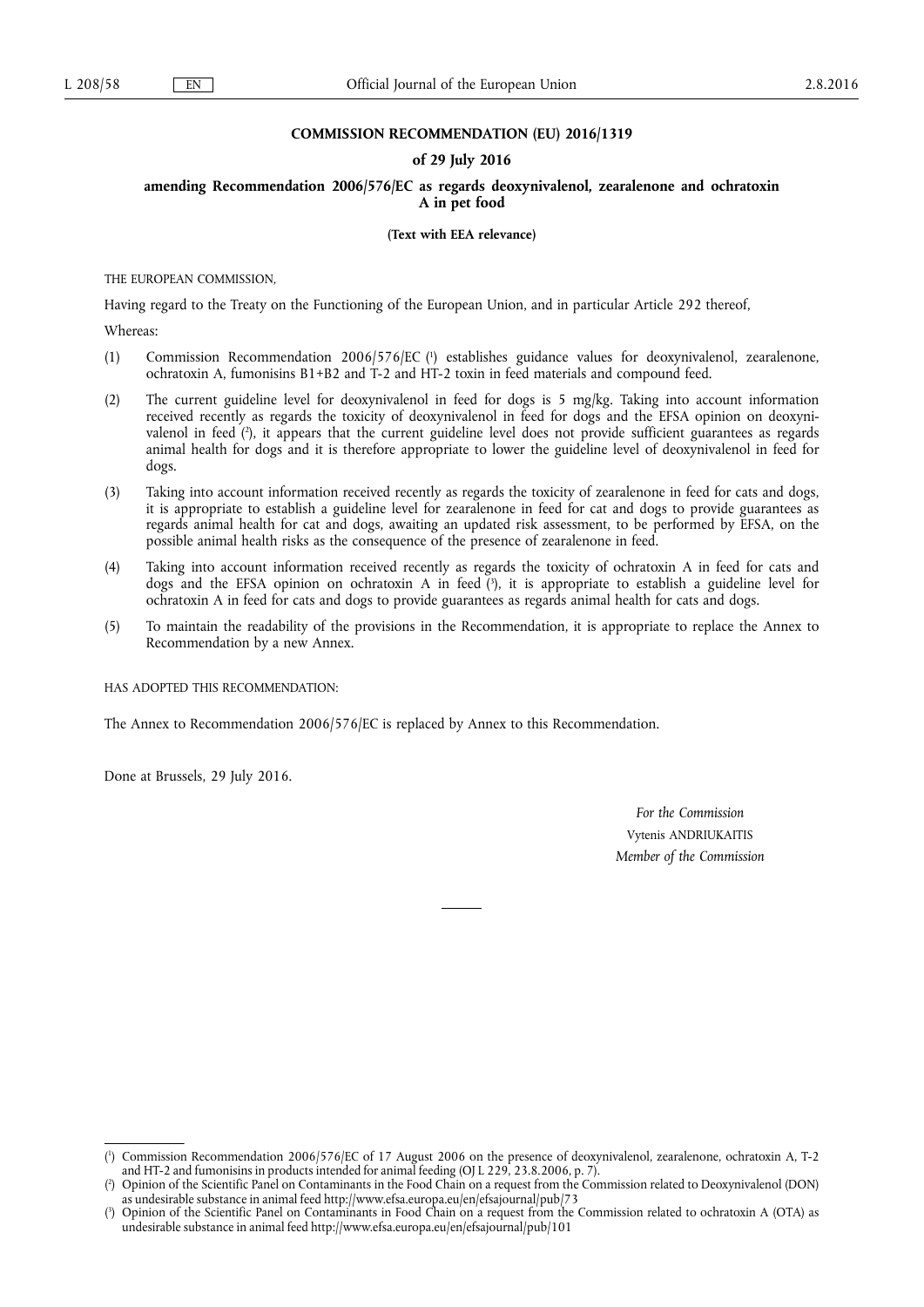# *ANNEX*

# **GUIDANCE VALUES**

| Mycotoxin       | Products intended for animal feed                                                    | Guidance value in<br>$mg/kg$ (ppm) relative to<br>a feedingstuff with<br>a moisture content<br>of 12 % |
|-----------------|--------------------------------------------------------------------------------------|--------------------------------------------------------------------------------------------------------|
| Deoxynivalenol  | Feed materials (*)                                                                   |                                                                                                        |
|                 | - Cereals and cereal products (**) with the exception of maize<br>by-products        | 8                                                                                                      |
|                 | - Maize by-products                                                                  | 12                                                                                                     |
|                 | Compound feed with the exception of                                                  | 5                                                                                                      |
|                 | - compound feed for pigs                                                             | 0,9                                                                                                    |
|                 | - compound feed for calves (< 4 months), lambs, kids and dogs                        | $\overline{2}$                                                                                         |
| Zearalenone     | Feed materials (*)                                                                   |                                                                                                        |
|                 | - Cereals and cereal products (**) with the exception of maize<br>by-products        | 2                                                                                                      |
|                 | - Maize by-products                                                                  | 3                                                                                                      |
|                 | Compound feed for:                                                                   |                                                                                                        |
|                 | - piglets, gilts (young sows), puppies, kittens, dogs and cats for reproduc-<br>tion | 0,1                                                                                                    |
|                 | - adult dogs and cats other than for reproduction                                    | 0,2                                                                                                    |
|                 | - sows and fattening pigs                                                            | 0,25                                                                                                   |
|                 | - calves, dairy cattle, sheep (including lamb) and goats (including kids)            | 0,5                                                                                                    |
| Ochratoxin A    | Feed materials (*)                                                                   |                                                                                                        |
|                 | - Cereals and cereal products (**)                                                   | 0,25                                                                                                   |
|                 | Compound feed for:                                                                   |                                                                                                        |
|                 | $-$ pigs                                                                             | 0,05                                                                                                   |
|                 | - poultry                                                                            | 0,1                                                                                                    |
|                 | - cats and dogs                                                                      | 0,01                                                                                                   |
| Fumonisin B1+B2 | Feed materials (*)                                                                   |                                                                                                        |
|                 | - maize and maize products (***)                                                     | 60                                                                                                     |
|                 | Compound feed for:                                                                   |                                                                                                        |
|                 | - pigs, horses (Equidae), rabbits and pet animals                                    | 5                                                                                                      |
|                 | $-$ fish                                                                             | $10\,$                                                                                                 |